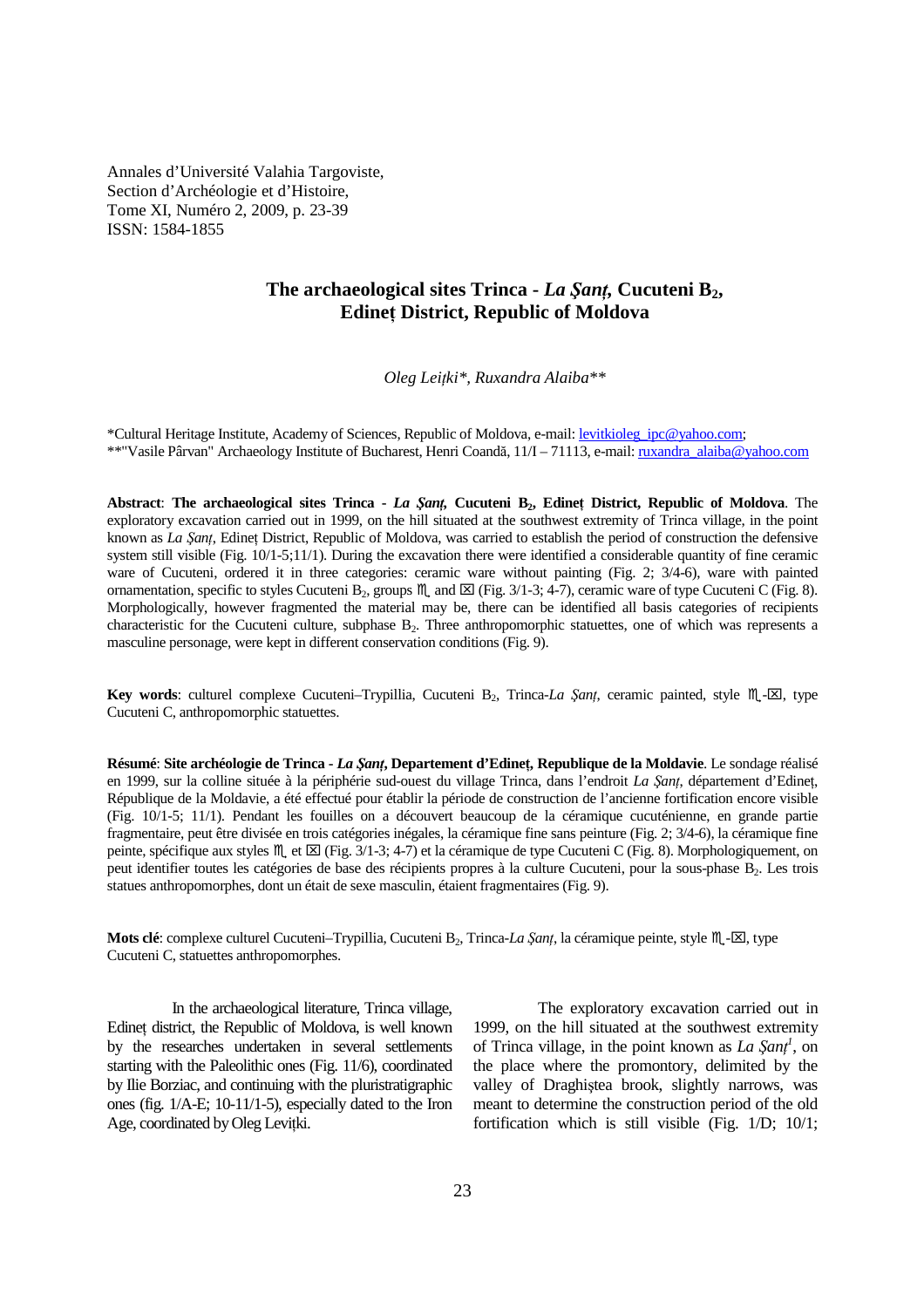11/1-5). The defensive system of the site, consisting in rampart and ditch, cuts the promontory fromsouthwest to northeast. Its altitude exceeds 245,2 m and the difference of level in relation to the meadow of Draghişte brook is of more than 75 m (O. Levitki et alii, 1999). Then point under discussion is situated to the northwest of the well known site of Trinca - *Drumul Fetestilor* (O. Levitki, 2006) (Fig. 1/B).

For this purpose, at about 80 m southwest of the entrance in the fortified precinct, where the rampart is interrupted, there was created a trench perpendicular to the rampart. The trench was 24 m long and 2 m wide (Fig. 10/2-5). Intra- and extramuros respectively and also at the basis of the rampart, starting from the vegetal soil, and especially in the following layers, there were found numerous remains of material culture. Toward the basis, there starts the gravel, which gradually turns into natural rock, the limestone.

During the excavation of the first layers, as well as during the research of the rampart and ditch, there were identified a considerable quantity of fine ceramic ware of Cucuteni, with or without painted ornamentation and three anthropomorphic statuettes, in different conservation conditions (Fig. 9). Only one fragment of a recipient, made of greenish-yellow paste, fired homogenously and painted with linear stripes, belongs to the ceramic of Gordineşti aspect, within the cultural group Horodiştea / Erbiceni – Gordineşti, also defined within the cultural complex Cucuteni – Trypillia, by the subphases  $B_3 / C_{II}$ .

The wide area of Cucuteni – Trypillia complex was structured in the contemporary historiography for the whole duration 3800/3750 -  $2700/2600$  BC or 4650 - 3500 wo<sup>2</sup>, in two wide cultural zones, Cucuteni*,* which includes the archaeological discoveries of Romania and the Republic of Moldova, that is the south-east of Transylvania, with the Ariuşd aspect, the northeast corner of Wallachia, the space between the Carpathians and the Dniestr, and Trypillia, with the discoveries in Ukraine, that is between the Bug and the Dniestr, and between the Bug and the Dnepr respectively, including the left bank and the

northeast side of the Carpathians - Galicia, the region of the upper courses of rivers Dniestr, Prut and Siret, but not the north of the Black Sea (A. Nitu, 1977; V. Sorokin, 1993).

The Cucuteni culture known especially thanks to the results of the archaeological researches carried out during the 20th century, is recognizable not only by the splendid anthropomorphic and zoomorphic plastic art, but also, especially, by the shapes of the fine or very fine pottery, whose walls were turned into imperishable supports for the painting, with mineral pigments that lasted throughout time, of cosmogonic patterns of mythological and religious origin (D. Monah, 1997; R. Alaiba, 2000). Although, in the ornamentation of the Trypillian ceramic ware, the engraved ornamentation with geometric motifs are prevalent, more rarely zoomorphic or anthropomorphic motifs, the decorative aspects were similar to those obtained by the application of the painting technique.

# **I. Cucutenian ceramic**

The Cucutenian ceramic ware discovered in the settlement of Trinca - *La Sant*, in the first trench, specific to the cultural complex Cucuteni – Trypillia,  $B_2$ , respectively C Ia, was to a great extent fragmentary, sometimes the painting being only partly preserved.

Taking into account the technological characteristics of the ceramic ware, the degreasing of the paste, the firing of the vessels, the decorative procedures used for the various ornamental motifs, the whole ceramic material can be divided in three categories, quantitatively unequal, fine without painting (Fig. 2; 3/4-6) or with painting (Fig. 3/1-3; 4-7) and ceramic ware of the Cucuteni C type (Fig. 8).

The fine ceramic ware includes circa 1850 fragments, which were modeled of a homogenous paste, well kneaded, only rarely degreased and with small calcareous pebble.

The oxidizing firing, uniform in most cases, determined the pinkish-brick red, or else yellowish-red brick of the vessels, both in the core of the paste and at its surface. In several cases, the firing was incomplete.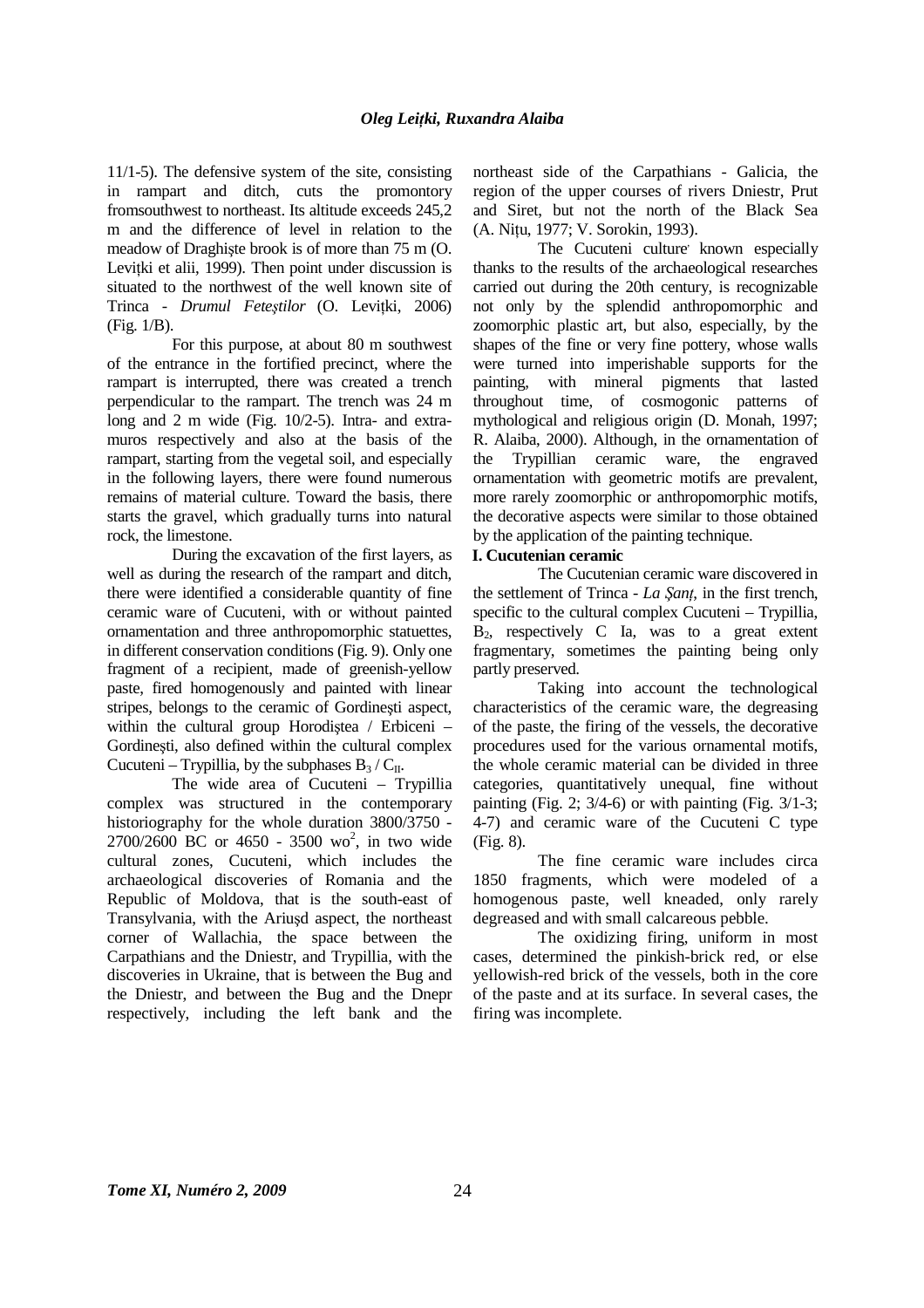

Fig. 1 - Archaeological sites around Trinca village: A – *Izvorul lui Luca*, B – *Drumul Feteştilor*, C – *Stâna lui Ghicu*, **D -** *La ŞanŃ*, E – *La vărărie*

The bases of two pots show impressions of rods. Morphologically, however fragmented the material may be, there can be identified all basis categories of recipients characteristic for the Cucuteni culture, subphase  $B_2$ : chalices - beakers, dishes, craters - bowls, lids, vessels with straight or slightly bent neck and rounded body, but also large food storage pots. They may have the edge uniformly thickened, flattened or obliquely beveled and flared and the rim thinned, slightly rounded or inner thickened.

We shall describe below the ceramic ware according to the three categories already described above that is the pottery without painting, the painted pottery and finally the ceramic ware of type Cucuteni C.

### **Cucutenian ceramic ware without painting**

The shapes without painting, discovered at Trinca - *La Şanț*, were numerous, and we do not exclude the possibility that some of them were once painted but the painted ornamentation faded away. Some of the vessels are made of a large grained paste, while others were shaped of the same clay as the painted vessels. Some were fired until the paste turned brick-red, in highly efficient kilns, where temperature was high, while others show brown or gray stains and have the core of a darker. The preserved fragments allowed the differentiation of several shapes, beakers, conical or semispherical dishes, but with slightly rounded walls, lids, bowls or craters, vessels with high neck and rounded body.

From the *beakers* with cylindrical or slightly conical neck and rounded or biconical body only fragments were preserved. Some fragments of vessels without painting and made of finer paste are probably the remains of items from which the painted ornamentation faded away.

*The dishes* are more numerous and were shaped out of a homogenous, dusty paste, of small or average dimensions, with conical or slightly hemispherical shapes (Fig. 2/3, 5; cu ørim= 58; 56 cm; h = 9,5; 12,2 cm;  $3/6$  with  $\varphi$ rim= 26; h = 9,3 cm), the last was also covered with a layer of brick red slip, without polishing and under the rim it had a perforation, carelessly made, probably for repairing the vessel.

*Lids* – possibly dishes, we included them in this category for their rounded or asymmetrical base, more difficult to place in a stable position (Fig. 2/4; 3/4-5; ørim= 11, 5 and 12, 7; h = 4, 4 and 5 cm).

One fragment results from a *vessel with flared border and rounded body*, maybe a crater (Fig. 2/1;  $\phi$ rim= 14; h = 3, 4 cm).

From another vessel, with *short straight mouth and rounded body*, the edge and neck were preserved (Fig.  $2/2$ ;  $\varphi$ rim= 29; h = 4, 8 cm).

Numerous other fragments result from the same exploratory excavation. The ceramic inventory recovered also outline several straight *bases* (Fig. 2/7-9; øbase= 13, 5; 12; 12, 5 cm; h = 7,2; 3,4; 1,8 cm). ørim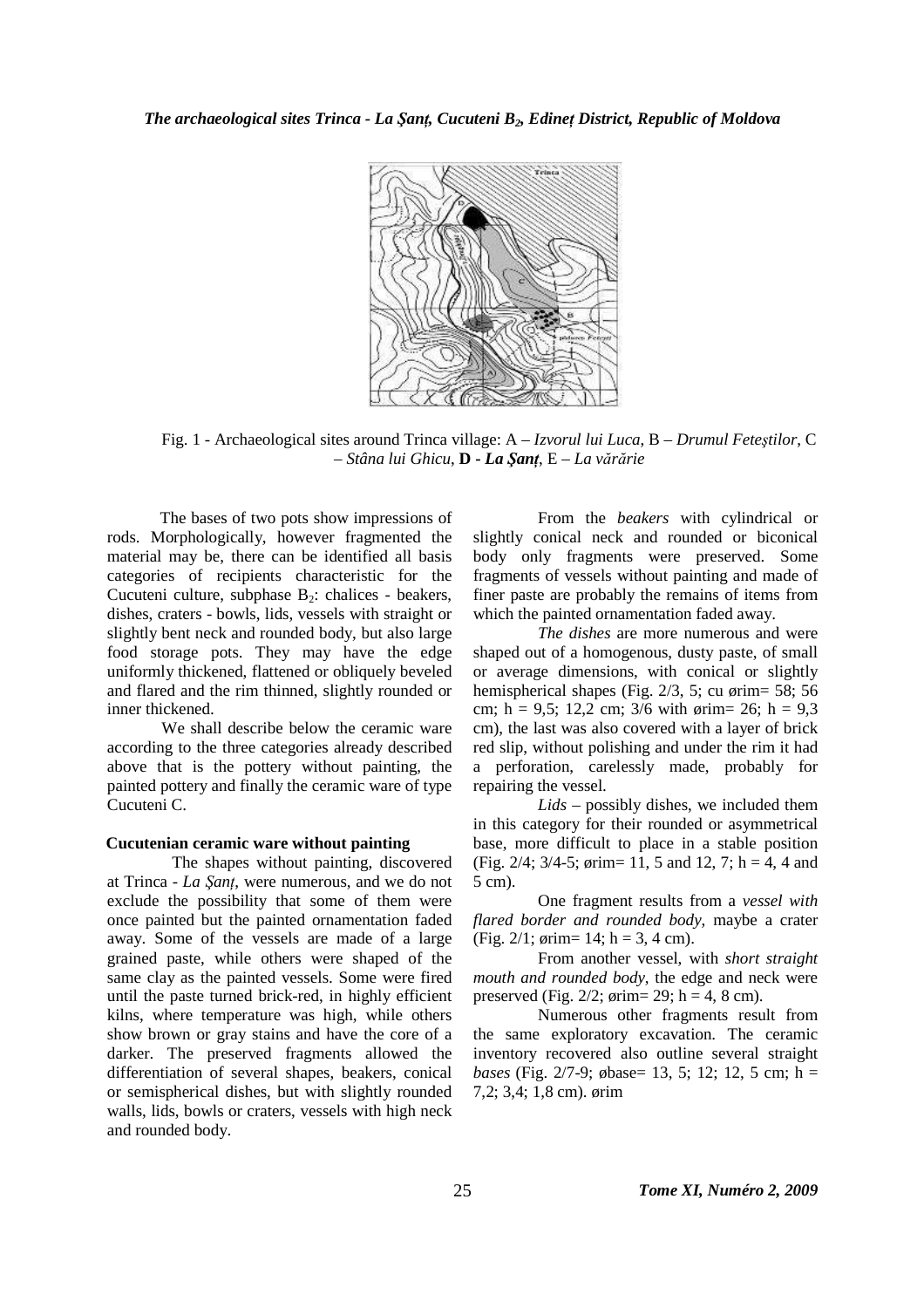# **Ceramic ware with painted ornamentation,**  specific to styles Cucuteni  $B_2$ , groups  $M$  and  $\Sigma$

Painted potsherds and more rarely whole vessels were made of a well kneaded paste, with few inclusions, especially sand, fired in oxidizing atmosphere in highly efficient kilns, at high temperatures and have a pinkish-brick red or yellowish brick red. After shaping and finishing, they were covered with a yellowish-white, more rarely brick red- brown fine slip (Fig. 5/2) on which the ornamentation was painted with black or black and red in styles  $M($  (Fig. 3/2-3; 4/1-6; 5), with intermediate forms of painting (Fig. 3/1; 4/7; 5/4-5), and  $\boxtimes$  (Fig. 6-7), of subphase Cucuteni B<sub>2</sub>. Sometimes the layer of white was not thick enough to cover the vessel wall.

The ornamental registers delimited by horizontal stripes, that cover the upper part – the edge, the shoulder and rounded body of the vessels, were usually also split vertically. After the application of the painting, they were polished by means of pebbles. Motifs include simple compositions, with zigzag or snaky lines, oblique stripes, triangles paintedblack, half circles, astral circle, hourglasses, a branch, probably also parts of zoomorphic silhouettes.

# *Cucuteni B2, group*

*The beakers – chalices* with cylindrical or slightly flared neck, with obvious shoulders and rounded or biconical body, were not too numerous. One fragment resulted from a vessel with cylindrical edge and body arched almost to a 90° angle. Under its rim two lines were painted, and on the maximal diameter they are repeated and have above them triangles (Fig.  $4/1$ ;  $\phi$ rim= 9; h = 8, 4 cm).

*The dishes* were numerous at Trinca - *La Sant*, as they were also in other settlements of phase Cucuteni B, and just like in the case of the ceramic ware without painted ornamentation, there are two types of such vessels that is the conical ones, the most numerous and the slightly hemispherical ones, similar to the shape of the lids. In terms of ornamentation, the dishes were mostly embellished by means of bichrome painting in style  $M$ , ordered in several compositional variants. On two small dishes the cross motif was created by intersecting two straight lines, ending in the lower part with small arcs, painted with the brush, covered also with black (Fig. 3/2; ørim= 11,5;  $h = 4.8$  c). From the outer border of another conical dish, at the level of one of the four small black pearls cross-like arranged, there start stripes made of two lines (Fig.  $4/3$ ;  $\varphi$ rim= 15,7; h = 6,5 cm). On another dish, of larger size, on the outer side, under the rim, there were also painted elongated ovals - pearls, cut by the edge of the vessel, and so they were on the inner side of the dish, but placed in asymmetrical position. On the preserved potsherd, one can notice the oblique drawing of a stripe with wider exterior lines (Fig. 4/2;  $\varphi$ rim= 26, 5; h = 8, 9 cm).

Cross-shaped compositions with stripes of one or two lines centrally crossed are also present in the case of Truşeşti - *ługuieta*, inside a dish with such a monochrome ornamentation, under the rim there were also arcs or only small black stains made with the brush, but arranged between the lines. The cruciform motif was also made of linear stripes, which end centrally in a circle or it was only suggested by the crisscrossing of the points of two straight angles created by black and red lines in style  $\boxtimes$  (M. Petrescu-Dîmbovita, M. Florescu, A. Florescu, 1999).

On larger dishes, after polishing, on the outer surfaces there were painted with black on the white - light brown background, in style  $M_{\alpha}$ , egg-shaped motifs, probably by fours, and the spaces between them were covered with linear stripes, wider on the sides (Fig. 4/5-6; ørim= 39; 49;  $h = 5.8$ ; 6.5 cm), under the rim with short oblique lines or only small elongated triangles suggesting the shape of the notches. Oblique and tangent lines or garlands complete the ornamentation. The inner surface was left undecorated.

*Craters* – with flared rim and rounded body, of small or medium size, were ornamented with egg-shaped motifs as well as other related motifs (Fig.  $4/4$ ; ørim= 28,5; h = 9 cm) or were decorated with spirals made of horizontal Sshaped black wide stripes.

As for *the vessels with high neck and rounded body*, they were preserved especially in fragmentary condition. Only one such vessel, not too large (Fig.  $5/4$ ;  $\sigma$ rim/base= 8 and 7.8; h = 16.2 cm) was preserved as a whole, a setting similar to that of the first lid (Fig. 3/1), which is closer to the style  $\boxtimes$ . On the layer of whitish slip, the motif was painted with black, except for the lower part, which was left without ornaments. The decorative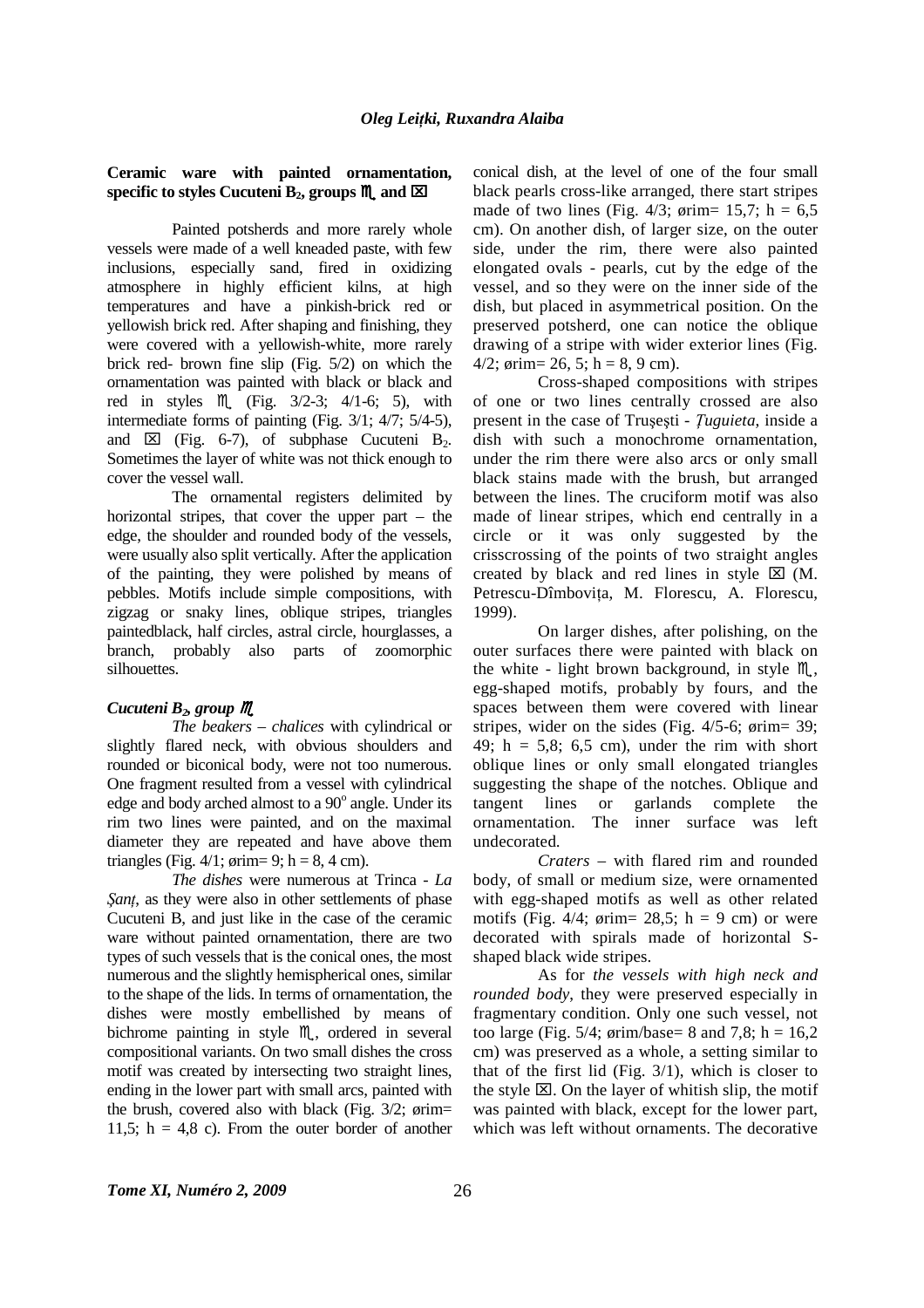register was created between the shoulder marked by two wide lines and the line on the maximal rounding, by painting five arched linear stripes, wide on the sides and thin inside.

A vessel neck, covered under the rime with a wide black stripe, and underneath the latter with another linear stripe, interrupted by a vertical one, with wider borders, also shows underneath these stripes, a small arched branch, with the leaves made of small short lines (Fig.  $5/1$ ;  $\phi$ rim= 18; h = 7,4 cm).

*Amphora-shaped vessels.* The larger vessels, with high upper part and rounded body, with wide handles on the shoulder, have been preserved in fragmentary condition, being represented by fragments ornamented on the neck with linear stripes, and among these, one with bichrome painting with black on the brown background (Fig. 5/2; ørim= 22; h  $= 9$  cm).

It is also from large vessels, with rounded body, that resulted few fragments on which different ornamental compositions were painted with black on the white background (Fig.  $5/3$ , 6; ørim= 44; 32; h = 11; 10,4 cm), half-circles or stripes marked with small segments (Fig. 5/5;  $\phi = 46$ ; h = 17,5 cm). On another fragment, painted in bichromy in style, above a threelinear stripe, two circumscribed circles delimited by two other lines can also be observed, before style  $[**×**]$ (Fig. 4/7; ørim= 56; h = 18,4 cm).

*The lids* are relatively few. All such pots belong to the so-called *Swedish casket* type, with a hemispherical calotte, short and slightly flared rim. Higher variants, also flat, can be observed as well. The ornamentation is very simple: in the deeper centre there appear colored surfaces, with radial lines, segments and toward the rim ovals interrupted by the border line. On the outer side of a lid, marked with black, there was painted the motif of the winding frame, suggested by three arched stripes up to the circular black line at the level of the neck and on the edge nine small circles arcs, covered also with black, style notes  $\boxtimes$  (Fig. 3/1; ørim= 12,4; h = 4 cm). Another one, smaller, was painted with two straight crisscrossed stripes, ending on the outer edge with small blacl circle arcs (Fig.  $3/3$ ;  $\phi$ rim= 15; h = 3,8 cm).

# *Cucuteni B2, group*

The vessels painted in style  $\boxtimes$  were covered with ornamental motifs similar to those of the pots already presented, but formed especially by linear black stripes, with thin red lines or with circles or even with wide red stripes inside. Similarly, the

partly preserved ornament is developed on registers formed on the edge or in the upper part of the vessel, sometimes being delimited by wide vertical lines.

A *beaker* with slightly flared edge and rounded body, painted on the neck with a wide black stripe, delimited on both sides with one thin stripe, had on the shoulder a simple garland made of as thin black and red lines (Fig.  $6/1$ ;  $\phi = 10$ ; h = 6,7 cm).

*Dishes*. Two conical shapes have inner widened rim-like a cuff, one of them being painted with red spread on the outer edge, continuing then with several thinner lines (Fig. 6/3;  $\phi = 40$ ; h = 11 cm), and the other only partly preserved, showing an egg-shaped motif or a circle in the centre, red and bordered with black (Fig.  $6/4$ ;  $\phi = 38$ ; h = 14,2 cm).

A *bowl* shaped vessel shows under the rime the same black spot and on the body bichrome lines, black and red, oblique, that are intersected to each other (Fig. 6/5;  $\phi = 40$ ; h = 14,5 cm). The flared border of a *crater* was covered with a black stripe and under it with one formed of eight thin red lines but interrupted of a vertical black line, on which, there was spared, from the white background of the vessel, a white oval and a white rhomb (Fig.  $7/2$ ;  $\phi = 25.5$ ; h  $= 7.5$  cm).

The ornament on the *low neck and rounded body* of another vessel starts from underneath the neck with two black lines, with garlands underneath, thin red lines in the middle (Fig.  $7/1$ ;  $\phi = 11,5$ ; h = 5,8 cm); and then on another one, under the rim, there starts a wide black stripe, followed by another wide black stripe, followed in its turn by another linear red stripe, wherefrom there start six linear bichrome stripes that probably obliquely spread on the body (Fig. 6/2; ørim= 17,8 cm; h = 7,3 cm). Another pot, from which the part toward the mouth was preserved, shows a red stripe on the shoulder, a red one being spared from the background, as well as a black one. From this last one there starts a linear red stripe, bordered by an arched black line, probably a part of an egg-shaped motif (Fig.  $7/5$ ;  $\phi = 9.5$ ; h = 8,7 cm). Another fragment of a vessel with the slightly flared border and conical body, much arched to the exterior, shows under the rime a black stripe, followed by another linear bichrome stripe, cut by another one, vertical, bichrome as well, while other motifs have also been preserved (Fig.  $7/3$ ;  $\phi = 12$ ; h = 10,5 cm).

The ovoid recipients were not too numerous. Mention should be made of a *pear-shaped pot*, with low flared edge, thinned rim, having inside a threshold for the lid, thickened a lot at the level of the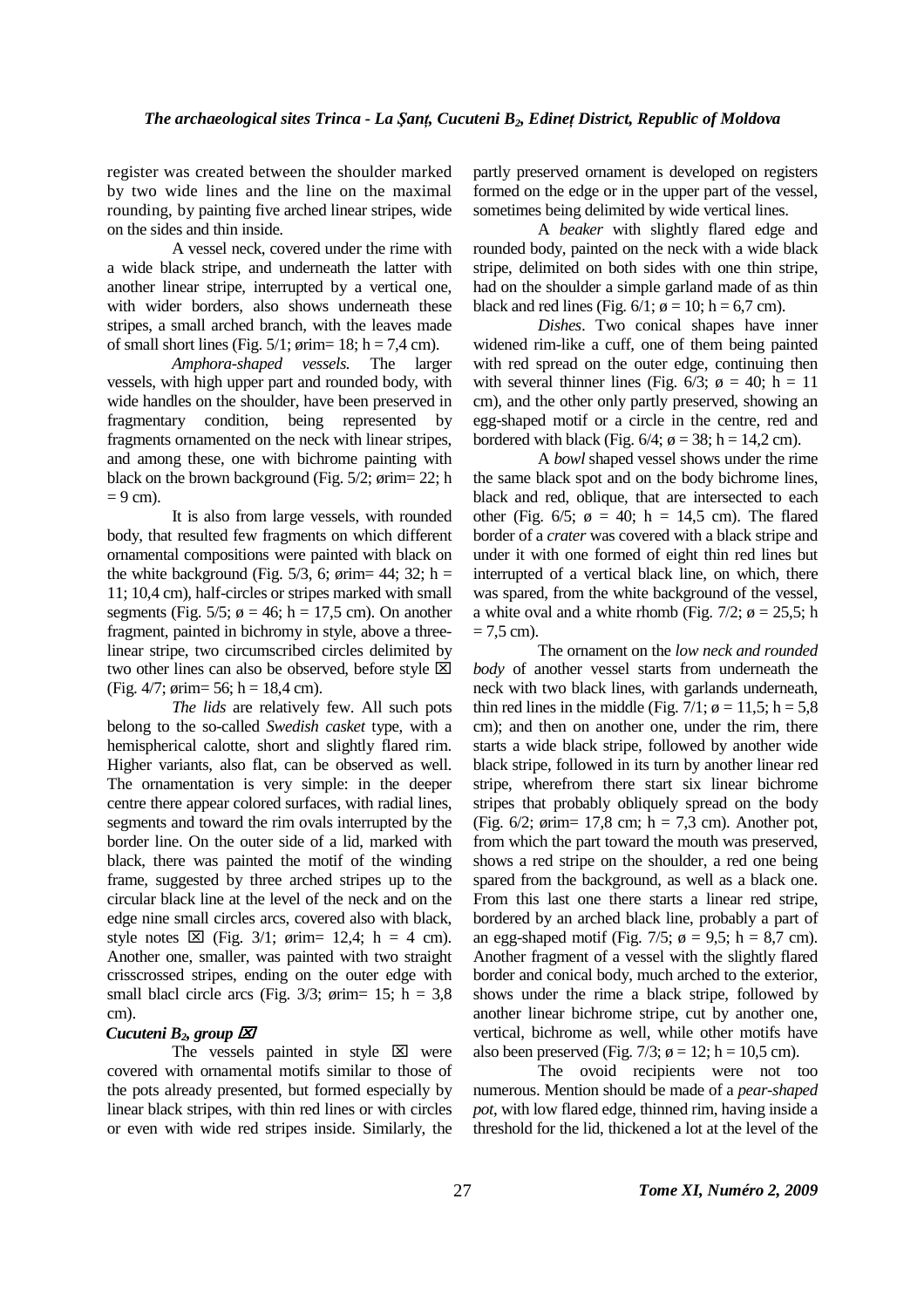neck, and rounded body. Under the rim and on the neck there was painted a black line and on the shoulder a wide red stripe, bordered with black. From this, vertically, there start wide black stripes, with various motifs in between, and among them a red circle (Fig. 7/4;  $\phi = 40$ ; h = 12,2 cm).

The analysis of the shapes and ornamentation of the painted pottery revealed the large number of potsherds showing bichrome painting of style  $M$ , with black on the yellowish white background more rarely reddish and a smaller incidence of those with trichrome painting, in style  $\boxtimes$ , with black and linear or spread red. The above styles allowed placing the level of the Cucutenian inhabitance in the  $B_2$  cultural sectors. The sites on the left bank of the Prut, dated to this period - except for the site of Brânzeni III (V. I. Marchevici, 1981), that was dated to Cucuteni B2b - have not been researched so far by systematic excavations.

On the space west of the Prut, it shows analogies with the older discoveries of Cucuteni - *Cetățuie*, for the style  $M$  (H. Schmidt 1932), but also for the style  $\boxtimes$  or with other newer ones, also for both styles (M. Petrescu-Dîmbovița, M. Văleanu, 2004), or with the painted pottery of the last phase of Trușești - *Țuguieta* (M. Petrescu-Dîmbovița, M. Florescu, A. Florescu, 1999).

#### **II. Ceramic ware of type Cucuteni C**

Further on, we shall describe the best preserved potsherds, out of the approximately 60 fragments degreased with shell, rarely with shell and limestone (Fig. 8/9), limestone (Fig. 8/14) or grog (Fig. 8/3), fired in partily oxidizing atmosphere, brown-grayish or brown-red brick and sometimes, due to secondary firing, greenish-red brick (R. Alaiba, 2002; 2004b). The taxonomic criteria were the shape of the vessels and the ornamentation hereof. The discovered fragments resulted from bowls or craters, vessels with high neck and rounded body, S profiled vessels and also from smaller pots. They were usually covered on the edge and sometimes on part of the body with grooves: a crater, a bowl and four vessels with high neck and rounded body (Fig. 8); or notches: two vessels with high neck and rounded body, a bowl and an S-profiled vessel (Fig. 8/8, 10-14). A crater and a base have no ornaments (Fig. 8/9, 19).

*Ceramic ware with hollowed-out ornamentation - grooves*: a bowl, a crater (Fig. 8/1, 5) and vessels with high neck and rounded body (Fig. 8/2-4, 6), out of the latter ones only one shows notches and grooved ornamentation and on the shoulder a prominence (Fig. 8/4).

*The bowls* with the thinned and rounded rim, the straight or flared edge, the shoulder sometimes thicker and the conical lower half, some with handles affixed on the edge, remind the shape of the craters. Usually, such bowls are the most numerous within this category, being frequently used, and referred to by Hubert Schmidt as "boiling bowls" (*Ibidem*) . A bowl which was found in SI/M 14,30, in the second layer, had S-profile and grooved edge, and was modeled out of paste degreased with a lot of shell and was light-brown baked. The crater identified in SI, M 12,70, in the second layer, degreased with a lot of shell (Fig. 8/5; ørim= 16 cm), of light brown color, has a strongly rounded body and the rim slightly outer turned. At the limit between the grooved edge and the body, a small handled was affixed. Within the register created between the lower limit of the edge and the horizontal stripes toward the base, there is an incised snaky stripe. By its shape, but especially by the application in relief under the edge of ovicaprine horns, probably of domestic goat (*Capra hircus*), it becomes the most special item within the category of the pottery of type Cucuteni C.

The pots with a high neck and rounded body are rather numerous. They were modeled out of clay degreased with shell (Fig. 8/6;  $\phi = 24$  cm) or grog (Fig.  $8/3$ ;  $\phi = 20$  cm). Their edge is grooved, not too high, usually straight (Fig. 8/3), extended inside (Fig. 8/6), or delimited from the body by small buttons (Fig. 8/4;  $\phi = 32$  cm). On a potsherd whose paste was also degreased with shell, yellowish baked on the outside, and black inside, the grooves were drawn until the base of the vessel (Fig. 8/7).

Apart from the above shapes, there are also few fragments of *small vessels*, some similar to the Cucutenian ones. A part of a *bowl* ornamented with horizontal incisions (Fig. 8/14;  $\phi = 16$  cm) was found also in the second layer, on SI. A pot with high neck and rounded body, of grayish-brown color, polished on the outside, made of paste containing sand and probably mica too, shows notches on the rim, incisions on the edge and irregular oval grooves on the shoulder (Fig. 8/2;  $\phi = 14$  cm). Under the rim and under the shoulder, there are the traces of a former handle.

*The pottery with hollowed-out ornamentation - notches*: two pots with high neck and rounded body, one bowl and an S-profiled vessel (Fig. 8/9, 11).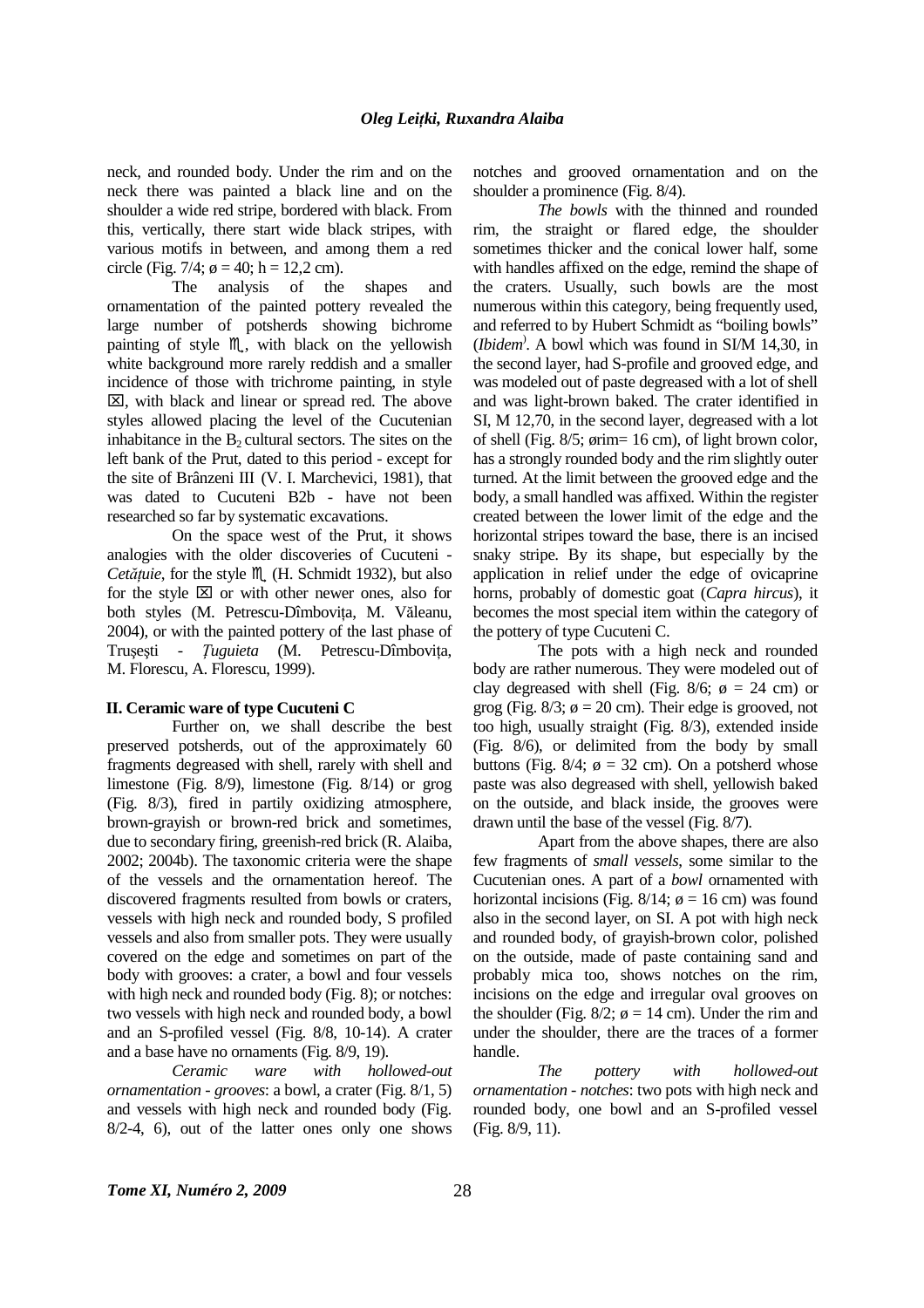The bowl was shaped out of clayish paste (Fig.  $8/13$ ;  $\phi = 16$ ), degreased with a little bit of shell, of light brown, with grayish stains, of hemispheric shape, has rounded rim with notches on the outer side. Two vessels with high neck and rounded body, of similar dimensions, shaped out of shell-degreased paste, brick red baked or made of clay mixed also with small pieces of limestone, grayish baked, have thickened but slightly rounded rim, or simply rounded and notches under the rim or on the outer side (Fig.  $8/11-12$ ;  $\phi = 30 \times 2$  cm).

An average size vessel, of S-profile, degreased with shell, was brick red baked. Under the flared and straightly cut rim there were created notches and at the base of the straight edge a prominence was affixed (Fig. 8/8;  $\phi = 32$  cm).

*The pottery without hollowed-out ornamentation* is the least numerous. An edge of a *crater*, with thinned but straightly cut rim, slightly flared, resulting from a vessel degreased with a lot of shell, dark grayish with brown stains, has towards the neck a longer prominence (Fig. 8/10;  $\phi = 30$ ). The shape pertains to the notched rim vessels.

Another edge also degreased with shell, but also with limestone, outer bent too, with rounded rim, but with the thickened wall, results from a vessel with rounded body (Fig.  $8/9$ ;  $\phi = 12$  cm), probably a shape similar to the Cucutenian pottery. A *base*, degreased with shell (Fig. 8/15;  $\phi = 10$  cm), was fired in oxidizing atmosphere and shows a brick red. In the settlement of Cârniceni - *Holm II*, specific to the chronological interval Cucuteni B 2b, few vessels with shapes more similar to those fired in oxidizing atmosphere, were degreased with shell (R. Alaiba, 2002).

# **III. Anthropomorphic statuettes discovered in the settlement of Trinca -** *La ŞanŃ*

The trench created to the southwest of the entrance in the fortified Hallstatt precinct brought to light, apart fromthe ceramic ware' dated in subphase Cucuteni  $B_2$ , three anthropomorphic statuettes  $(O.$ Levițki, R. Alaiba, 2008, 2009), in different conservation conditions: one has not preserved the bust, and from the others only part of the lower limbs (Fig. 9).

1. The first statuette, although it has not survived as a whole, its ends are missing, is the best preserved. It represents a masculine personage with the massive elongated and slightly flattened body, with average sized hips, narrowed in the area of the

abdomen and of the lower limbs which are united in a unique leg, reason why this part got in fact broken (Fig. 9/1). In relation to the statuettes of the period, its size was average (h preserved  $= 5.3$  cm). The body was massively shaped, out of only one compact dusty paste cake, mixed with fine sand, with the surface covered with a thin layer of clay and carefully polished, due to the oxidizing firing its color is yellowish brick red. Although it does not show too many details, above the waist there are marked folds of body fat, the sex is in relief and the buttocks area is marked by a vertical incision and by rows of notches the scarf on the chest and the belt on the waist with the slightly overlapped ends on the left, drawn above the hips probably not perforated and with a notch marking the umbilicus. The scarf was laid in diagonal and only the knot in its lower part was preserved, and still shows traces of white paint. It was also on the back, above the belt, that there were made other two notches.

2. From the second statuette, probably feminine, only the lower limbs have survived, being shaped as a unique leg, of an elongated feminine statuette, as indicated by the stress on the dimensions, made also of compact, dusty paste mixed with fine sand (Fig. 9/2), with well polished exterior surface, fired in oxidizing atmosphere, of yellowish. The sole was suggesting by better marking the point  $(h = 6.2$ cm).

3. In the same place there was found another part of a foot of an anthropomorphic statuette, probably feminine too, similarly shaped out of fine compact, dusty paste (Fig. 9/3), with polished exterior surface, of grayish color  $(h = 3.5 \text{ cm})$ .

The shaping peculiarities of the last two cases were specific to the feminine statuettes of this phase, as suggested by certain items discovered so far (M. Marin, 1948; D. N. Popovici, C. Simiciuc, 1979- 1980). Probably, they belong to the type of statuettes representing standing personages, specific especially to the feminine statuettes, as it is the case with those discovered in the eponymous settlement, Cucuteni - *Cetățuie* or of those found on *Įuguieta* at Trușești, where in the five dwellings of phase Cucuteni B and around them, there were discovered seven statuettes, out of which two feminine ones almost complete. The last one specified above, that represents the upper part of the body, was shaped of a less carefully prepared paste (M. Petrescu-Dîmbovița, M. Florescu, A. Florescu, 1999). The statuettes of this period had a discoid head, with the arched nose along the face - en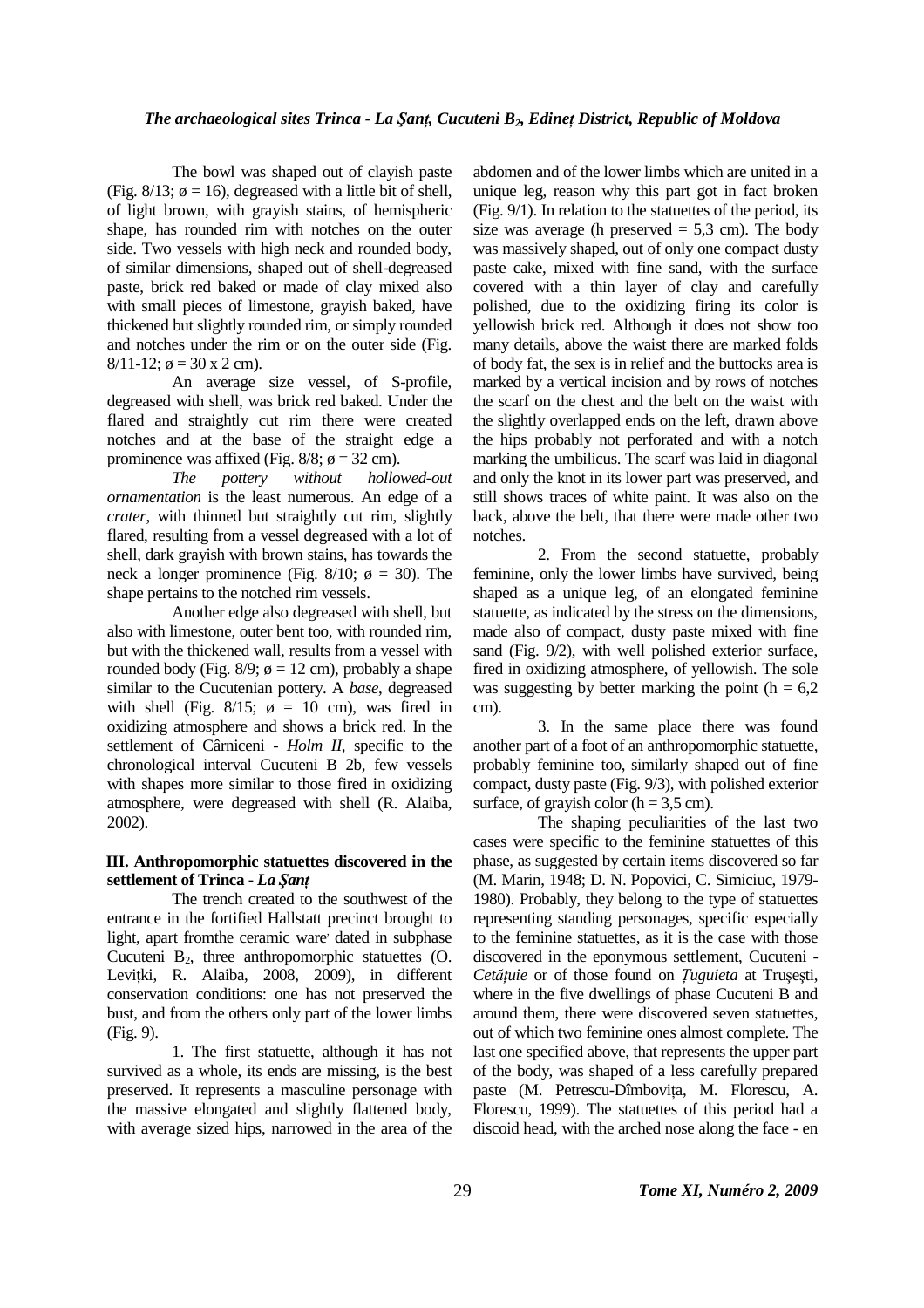bec d'oisseau, on the sides with two, four perforations, in order to indicate the eyes or the presence of certain jewelry items, narrow neck, high svelte body, with triangular elements suggesting the arms wider than the prominent hips, showing sometimes a cylindrical perforation and in order to indicate the umbilicus a prominence. The lower part was much elongated in comparison to the upper one, and on it the sex was marked with a triangle. The lower limbs, of round cross-section, separated on the front and back sides with grooves, end with one solve, or, like in the case of the third item of Trinca, they extend up to the point. At Cucuteni - *Cetătuie* and in other settlements of the phase Cucuteni B, there have also been found statuettes representing personages in half-seated positions (M. Petrescu-Dîmbovița, M. Florescu, A. Florescu, 1999).

#### *Typologies – analogies*

The archaeological researches led to the discovery of anthropomorphic statuettes and for the last phase, Cucuteni B, within the cultural complex Cucuteni – Trypillia, the feminine statuettes were prevalent, the masculine ones being rather scarce. The anthropomorphic plastic art of phase Cucuteni B was classified by Meluța Marin, according to the sex, in masculine statuettes representing standing personages, category in which there falls now the item found at Trinca - *La Sant*, and in feminine statuettes represented standing or with the knees bent in a right angle or in seated position. She adds to these two groups a third one, the one of Sipenit. Meluta Marin (1948) also differentiated them according to the shape of the body, in cylindrical statuettes and flat statuettes, the latter ones with the flat torso, yet ending also with a unique massive leg, with the point shaped in several ways, realistically or schematically, cylindrical, with a sharp point, proeminent. Natalia Berlescu (1964) differentiates according to the position, two variants, one vertical, and the other one seated or half-seated, with small exceptions and as far as the shaping of the foot is concerned six variants, the sole with the heal, straight, widened or with a shoe, with circular or sharpened support, as a simple point (D. Monah, 1997). Similarly, for the statuettes discovered in the county of Suceava, there has been identified the variant with the foot shaped so to render certain anatomic details or with a sharp pointt (D. N. Popovici, C. Simiciuc, 1979- 1980).

For the anthropomorphic plastic art of Trinca we referred to the typology established by Dan Monah – very ample, and analyzing the features of the anthropomorphic representations, ordering them, and with regards to phase Cucuteni B, in statuettes and figurines, which he defined according to three basic criteria. According to the first criterion is represented by the technological aspects, pastes, shaping, firing, which also determine the duration of usage, the items found at Trinca - *La Şant* belong to the large group of statuettes of phase Cucuteni B, shaped of fine paste, category B, with a long – term usage. According to the second criterion, the statuettes found at Trinca had average dimensions, with heights between  $h = 8 - 25$ cm. Also, according to the criterion pertaining to shape and posture of the statuettes, the items of Trinca are included in the group of the standing statuettes with elongated shapes, prevalent in this period. The last two anthropomorphic representations probably feminine have features of type A, variant A1a The masculine statuette of Trinca - *La Şanț* can be included in the variant A2, as indicated by the preserved past, and which continues probably to the base with a cylindrical support by which the item was affixed in vertical position (D. Monah 1997). An item that showed the representations of both the masculine sex and of breasts, that is an androgynous representation' was discovered at Koszylowce, and so was also the statuette preserved in the Fălticeni Museum published by Meluta Marin, as it shows both the breasts and the diagonal incised scarf (D. Monah 1997). More realistic was the representation of the statuette found at Drăgușeni - Cetătuia (Dealul lui Simeon Rusu), Suceava county with a sketchy representation of the hands (Vl. Dumitrescu, 1933; D. Monah*,* 1999).

The typology that we use, as designed by Dan Monah, includes masculine or androgynous representations' shaped so to render the personages in seated positions' contained by type  $B - in$  which there were analyzed the exceptional items of Mărgineni - *Cetățuia*, with a diagonal made of notched points on the bust, from the left shoulder toward the waist, and of Mihoveni - *Cahla Morii*, without diagonal or belt<sup>'</sup> to which there were added those in the Trypillian area too, as mentioned by V. V. Hvojko (D. Monah, 1997; N. Ursulescu, V. Batariuc, 1984; V. V. Hvoiko, 1901). Among the masculine representations of this phase, Dan Monah points out the items of Urecheni - *Rupturi*, Neamt county with bent feet, similar to the representation manner of the masculine statuettes in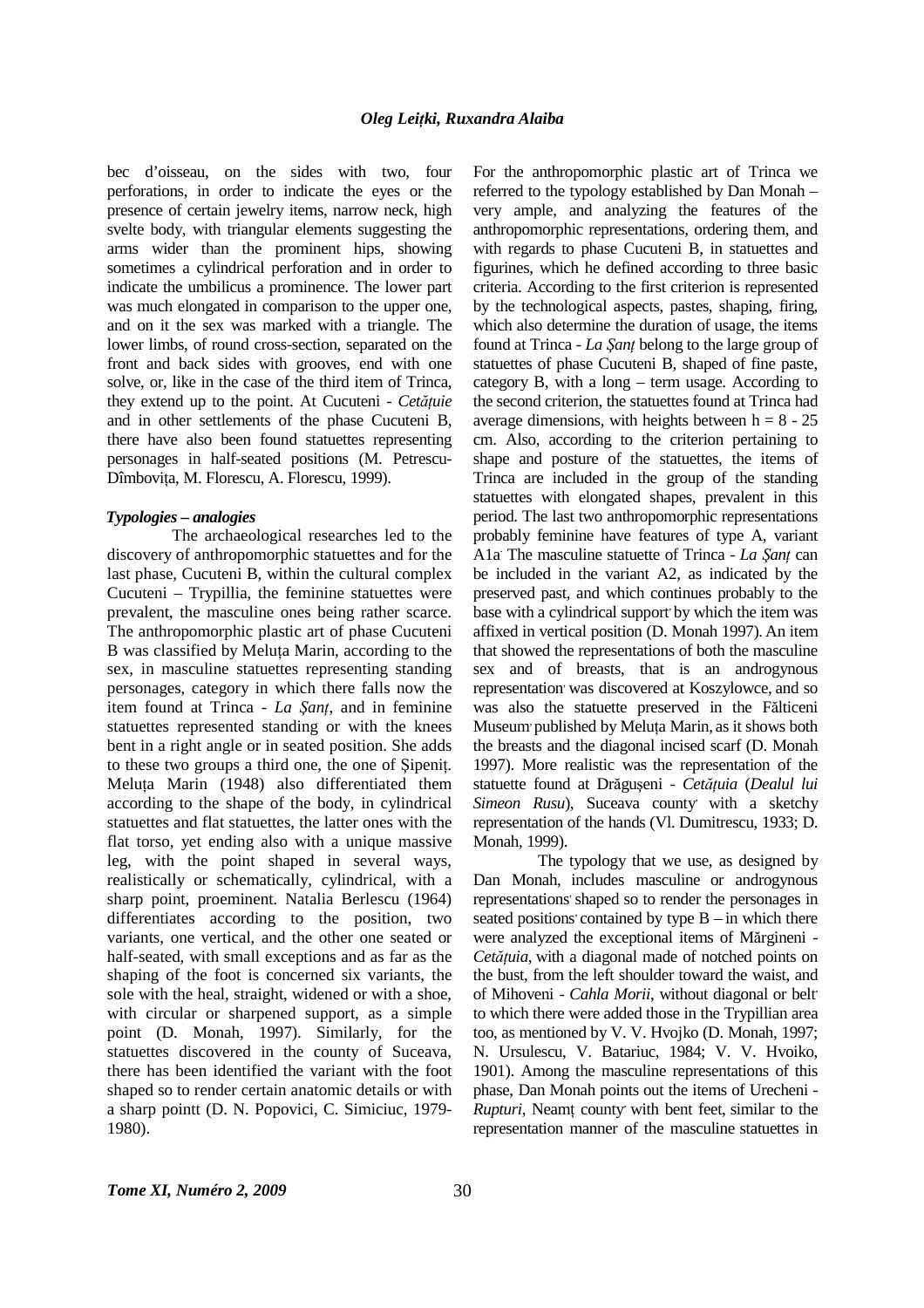phase Cucuteni A (D. Monah, 1997). Although, the statuettes of phases Cucuteni B generally have a different shape in comparison to those of phase Cucuteni A, the last one sustains the continuation of traditions, and we could point out the statuettes in the plastic compound of Dumeşti - *Între pâraie*, a group formed of 12 anthropomorphic representations, 6 feminine and 6 masculine (R. Alaiba, 2007).

At Cucuteni - *Cetățuie*, in *subphase Cucuteni B1*, the 78 statuettes illustrated in the monograph were mostly feminine, 73, only four being masculine and one androgynous,  $4 + 1$ . Out of this number, 37 were dated to Cucuteni  $B_{1a}$ , and among them one masculine and another one was remarked by the representation of a breast; 16 of the discovered statuettes were dated to the stage Cucuteni  $B_{1b}$ , one being masculine; 25 other statuettes were included in the stage Cucuteni  $B_1$ , and within this group one masculine was identified, with the sex plastically rendered, a fragment that had on the torso, on the left shoulder, an ornament made of a series of oblique notches representing probably a scarf, to which there were added a bisexual – androgynous item, represented with both symbols, the triangle and the plastic rendering. For subphase Cucuteni  $B_2$ , there were identified nine feminine statuettes, none masculine. In general, out of the 73 fragmentary statuettes dated to faze Cucuteni B, 63 were feminine and 10 masculine. Among the masculine ones, one was represented with bent knees (M. Petrescu-Dîmbovita, M. Văleanu, 2004), another statuette had on the left of the bust an incised oblique scarf. All masculine statuettes, as well as the item of Trinca - *La Sant*, had the body shaped more massively, and had a unique leg. Maybe the statuette with three vertical rows of slightly bent notches on the sides of the legs was also a masculine one (M. Petrescu-Dîmbovița, M. Văleanu, 2004). In total for phase B, there were illustrated 160 statuettes, out of which 145 feminine, 14 masculine and one androgynous.

Much better preserved were the statuettes in the sanctuaries or other cult locations, where the rituals of the community were being practiced. Such statue compounds, housed in special conditions, probably waiting to for the implementation of a new ceremonial, were also found inside dwelling 33, of Ghelăieşti - *Dealul Nedeia*, where, within the two ritual models, there were also masculine statuettes. In the first mode, among the four statuettes, three were feminine, the one to the south showing the signs of gravidity and only one was masculine, situated to the

east. The four statuettes in vertical position in the cult complex of phase Cucuteni B1 of Ghelăieşti - *Dealul Nedeia*, Bacău county, cross-like arranged in a vessel, were associated to the discovery of symbols pertaining to the four directions of space, or to the four seasons, generally to a consecration ritual practiced by the Eneolithic communities (S. Marinescu-Bîlcu, 1974).

At Ghelăieşti - *Dealul Nedeia*, the masculine statuette with the flat bust and the elongated legs, just like at Trinca - *La Şanțuri*, showed a belt suggested by two rows of notches and a scarf, indicated by one row of notches. In the second model, both preserved statuettes, out of which one was smaller, were androgynous deities, with the representations of the breasts and of the masculine sex (Şt. Cucoş, 1993). A masculine statuette existed also in the complex of Buznea - *La Silişte*, also on the east side, detail used by Şt. Cucoş to connect the compound to a cult of the cosmic gods and by its embedment to a support, to a Chtonic cult. The masculine statuette of Buznea - *La Siliste* is included in the category of statuettes representing seated personages, with bent knees, but having the diagonal marked also by a row of notches (*Ibidem*; D. Boghian, C. Mihai, 1987).

#### **Discussion**

The excavations of Trinca - *La Şan*ț brought to light a new Cucutenian settlement, particularly important for the understanding of phase Cucuteni B - Trypillia C<sub>I</sub>. Professor Marin Dinu, placed the pottery from Trinca - *La Şanț*, at the begining of the pictorial style  $\boxtimes$ , emergence. The elements of decor specific to this groupe are not yet clearly shaped. He also mentioned the presence, within the pictural style  $M$ , of a decoration consisting of wide stripes, with large undecorated areas between them, coming close to the  $\boxtimes$  style, for which the red color was used (Fig.  $3/1$ ;  $4/7$ ;  $5/4-5$ ). We use this opportunity to thank him for the suggestions he offered for the interpretation of the pottery.

The settlements on the left side of the Prut dated to this period, except for the settlement Brânzeni III (V. I. Marchevici, 1981), have not been researched until now by ample systematic researches.

#### **Consideations**

The discovery in the same feature of vessels with various inclusions, with sand, shell, more rarely limestone or grog, involves their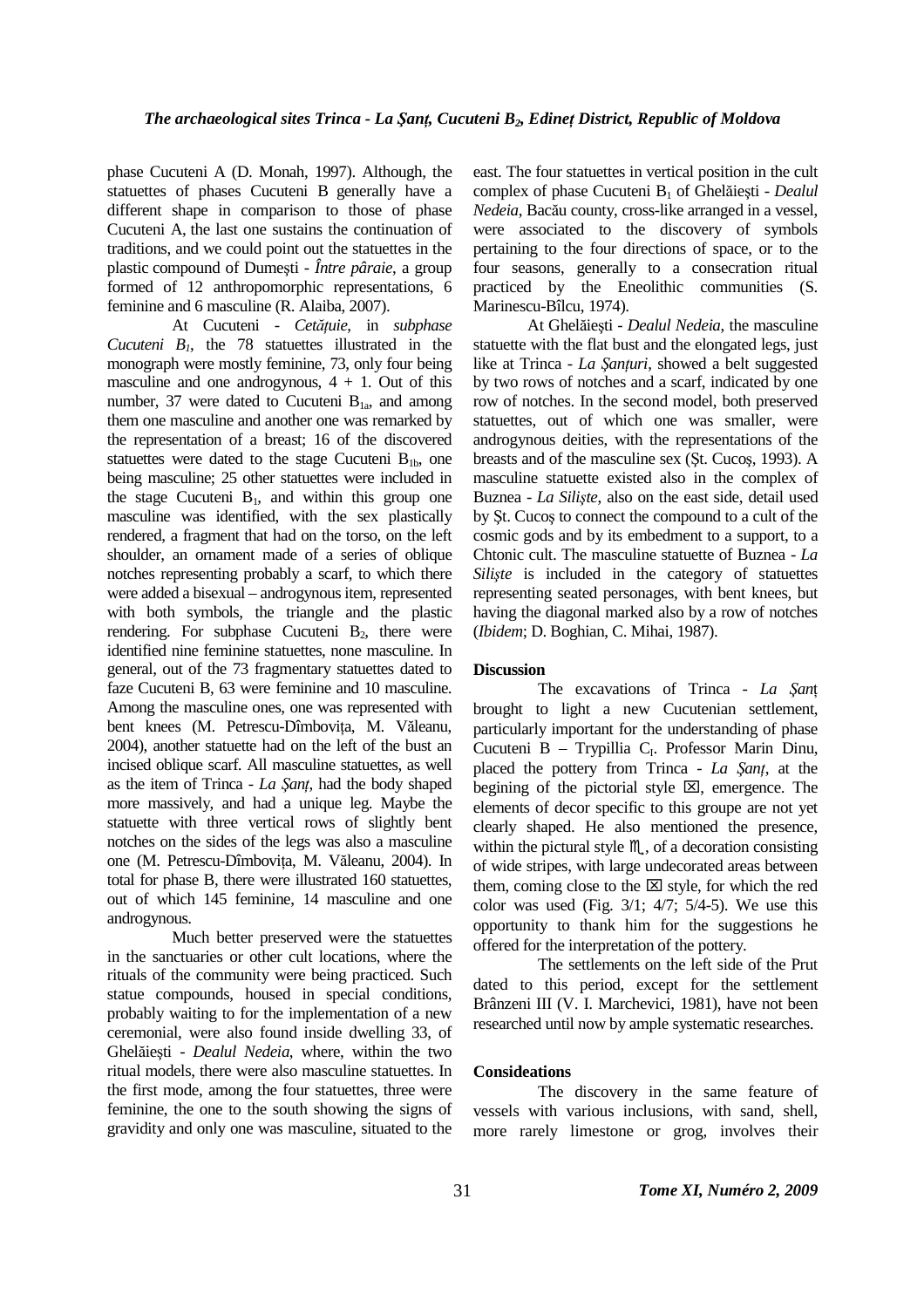contemporaneity. Among these, the pots of the type Cucuteni C, ornamented with grooves, were not to be further used by the end of phase Cucuteni  $B_2$ , while those on the rims, edge or shoulder, ornamented with various impressions, especially notches, became specific for the period that followed and the Bronze Age.

Few of the vessels degreased with shell show an alveoli-like rim, and are similar by shape to the ceramic ware of the Horodiştea / Erbiceni – Gordineşti culture (R. Alaiba, 1995), that followed in the forested steppe area of the large complex Cucuteni – Trypillia, the ceramic ware of type C of the settlement Trinca - *La Şanat* shows numerous features that make it similar to other settlements but also peculiarities in terms of technique, morphology and ornamentation, that individualize it.



Fig. 2 - Trinca - *La Şant*. Fragments of: 1 vessel with flared border and body, 2 low straight mouth, and rounded rounded body, 3-6 dishes, 7-9 bases. Cucuteni B<sub>2</sub>.



Fig. 3 - Trinca - *La Şanț*. 1, 3-5 Lids, body, 2 low straight mouth, and rounded 2, 6 dishes. Cucuteni B<sub>2</sub>, 1-3 style  $M$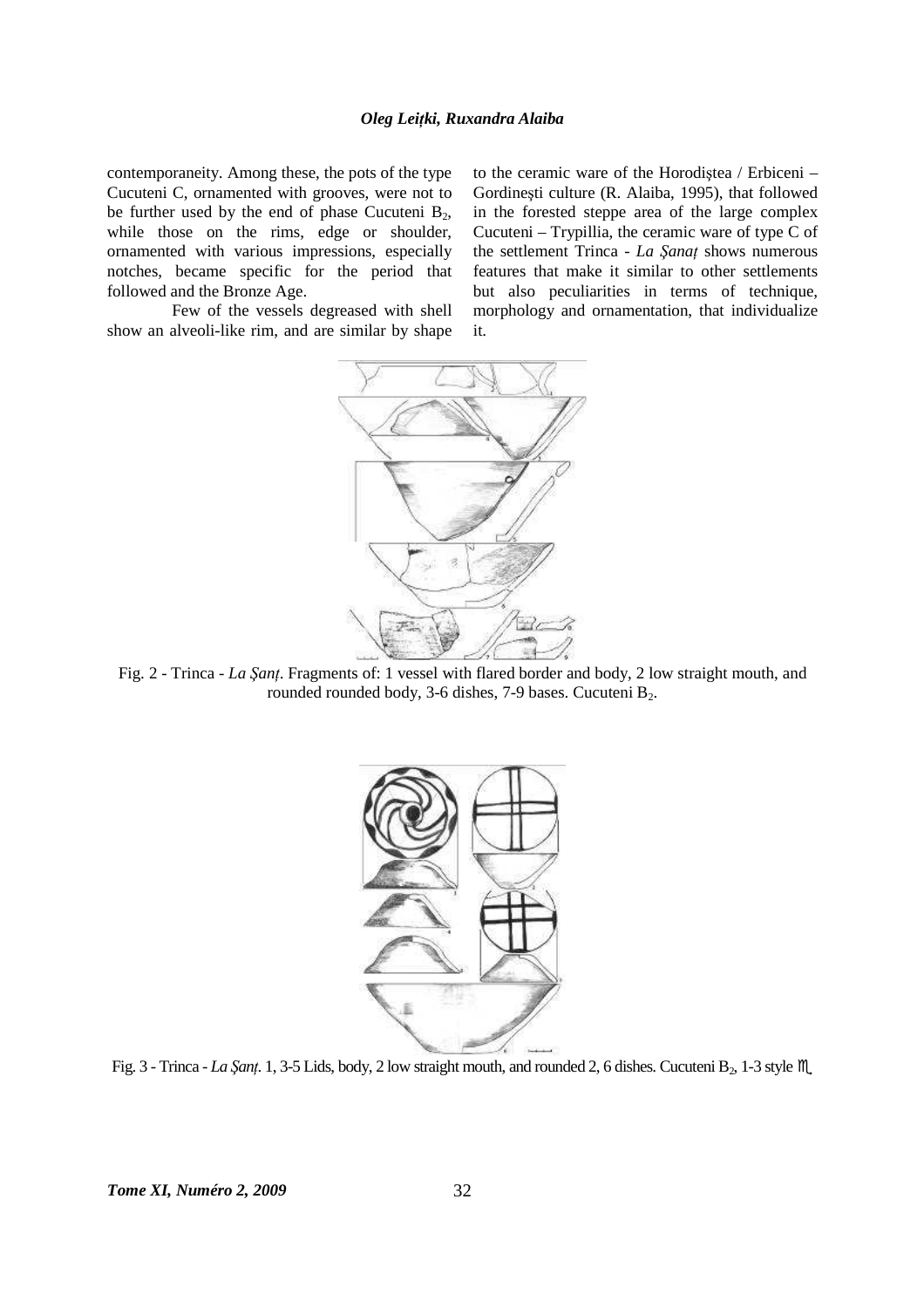# *The archaeological sites Trinca - La Şanț, Cucuteni B<sub>2</sub>, Edineț District, Republic of Moldova*



Fig. 4 - Trinca - *La Şanț*. Fragments of: 1 beaker – chalice, 2-3, 5-6 dishes; 4 crater; 7 vessel body. Cucuteni  $B_2$ , style  $M$ .



Fig. 6 - Trinca - *La Şanț*. Fragments of:1 beaker; 2 vessel with short neck and rounded body; 3-4 dishes; 5 bowl Cucuteni B<sub>2</sub>, style  $\boxtimes$ 



Fig. 5 - Trinca - *La Şanț*. Fragments of:1 high necked vessel; 2 amphora – shaped vessel; 3, 5-6 potsherds. 4 Small vessel Cucuteni B<sub>2</sub>, style  $M$ .



Fig. 7 - Trinca - *La Şanț*. Fragments of:1, 5 vessels with short neck and rounded body; 2 crater; 3 biconical vessel<sup>;</sup> 4 pear- shaped vessel Cucuteni B<sub>2</sub>, style  $\overline{\mathbf{x}}$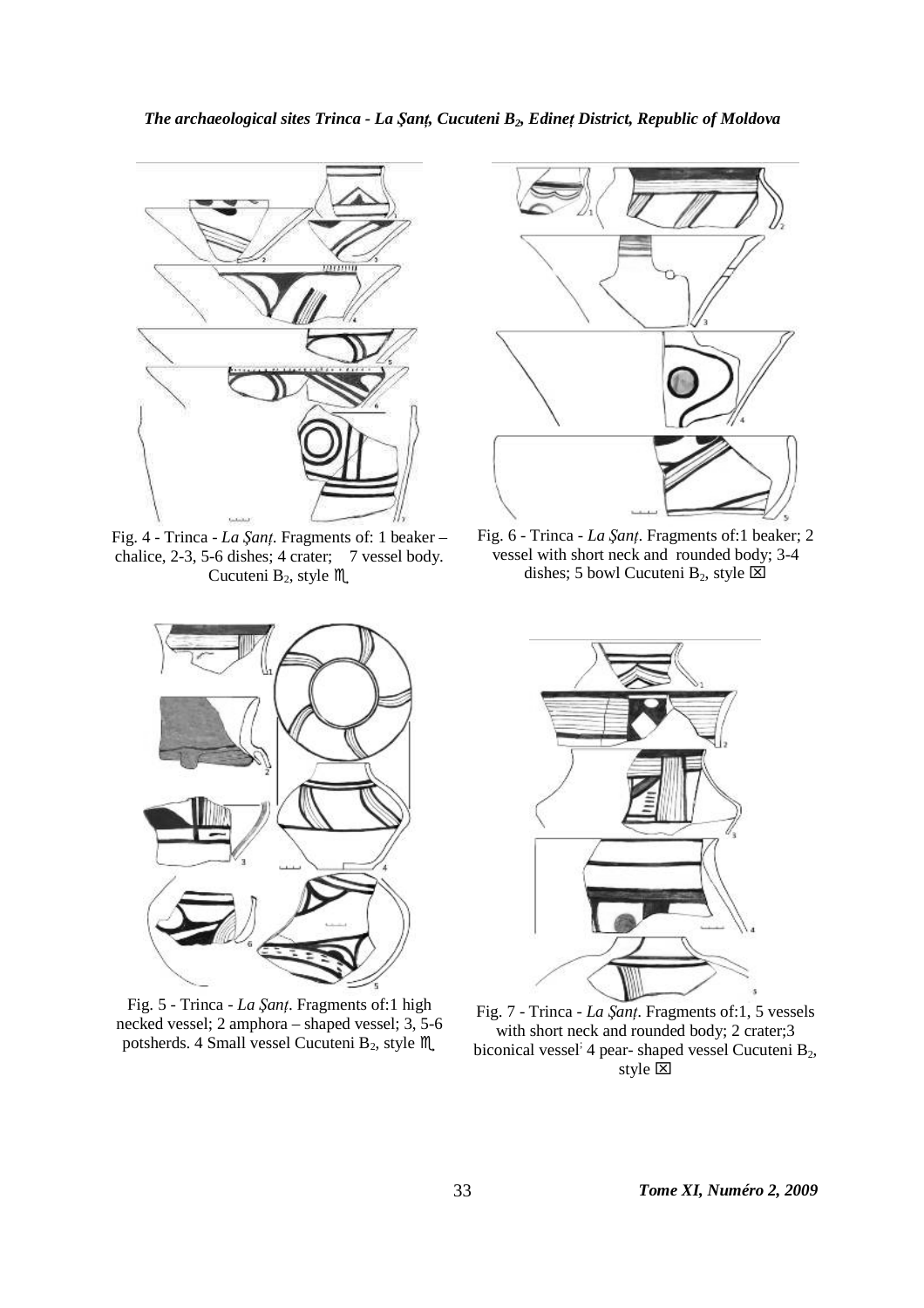# *Oleg LeiŃki, Ruxandra Alaiba*



Fig. 8 - Trinca - *La ŞanŃ*. Fragments of: 1, 13-14 bowl, 2-4, 6, 9, 11-12 vessels with high neck and rounded body, 5, 10 crater, 7 vessel body, 8 S – profiled vessel,13-14 bowls, 15 base. Ceramic ware of type Cucuteni C



Fig. 9 - Trinca - *La Şanț*. 1-3 Fragments of anthropomorphic plastic



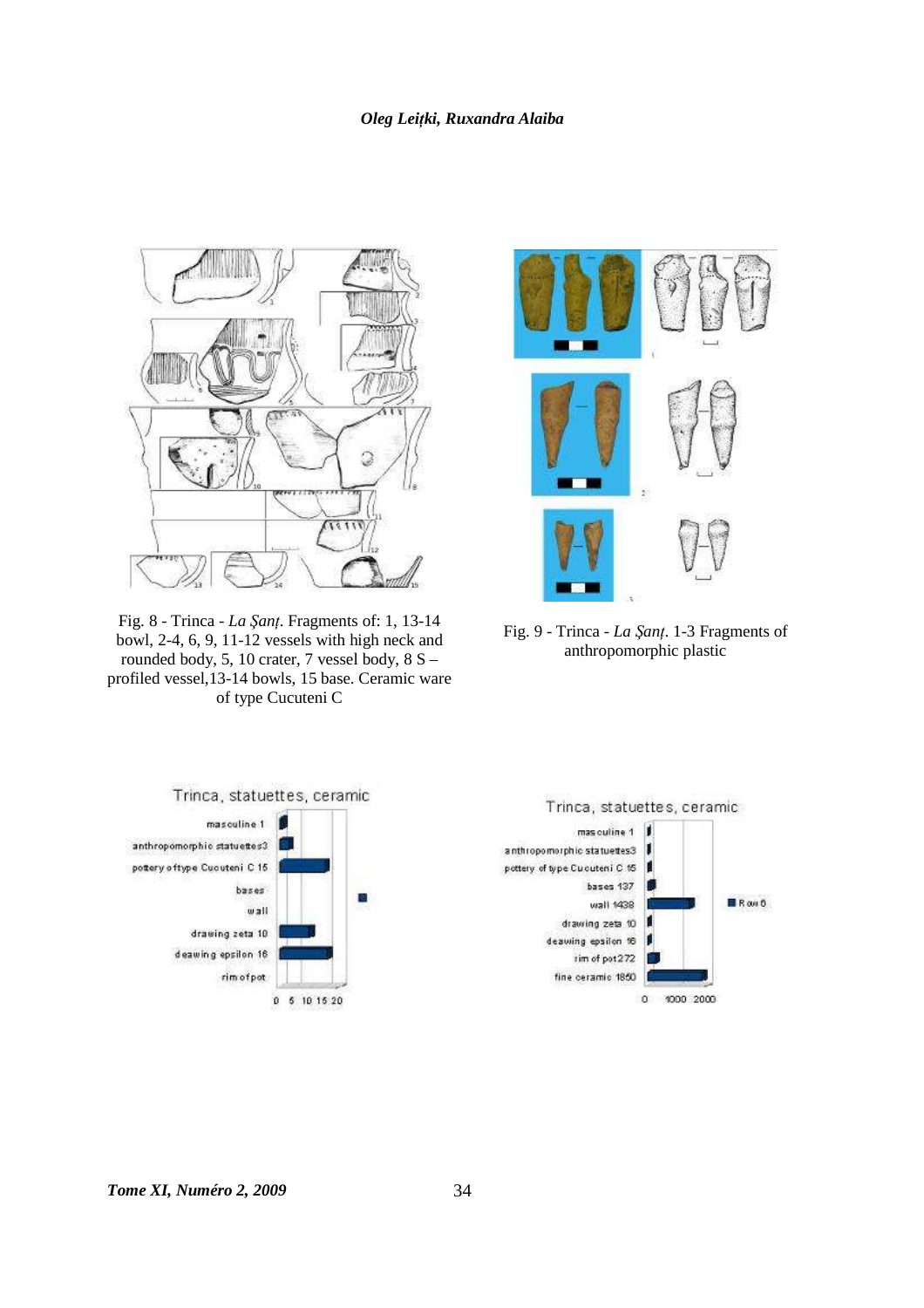*The archaeological sites Trinca - La Şanț, Cucuteni B<sub>2</sub>, Edineț District, Republic of Moldova* 



Fig. 10 - Trinca - *La ŞanŃ*, 1 Overview, 2-5 section I – 1999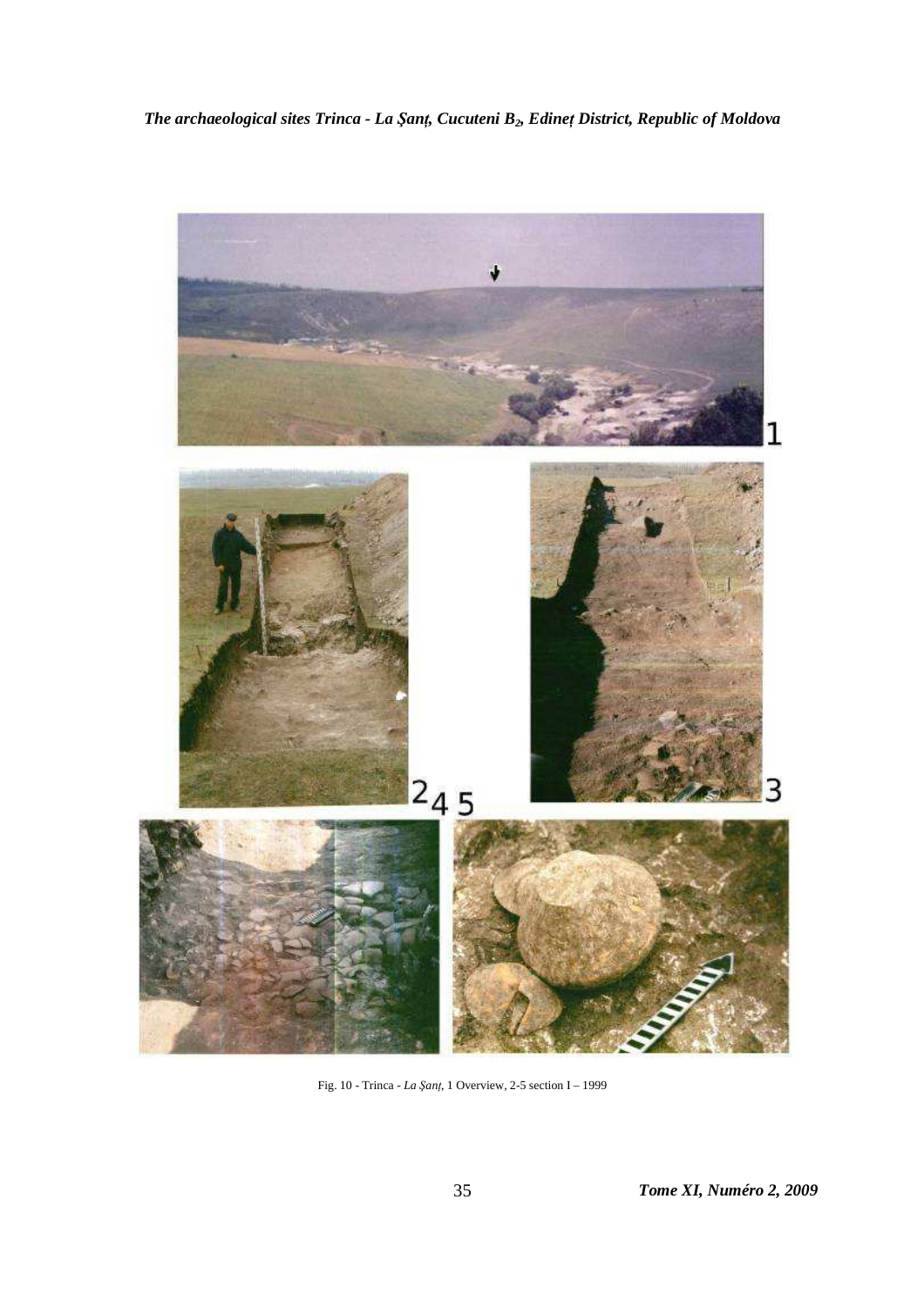

Fig. 11 - Trinca - *La Șanț*. 1-5 Overview, 6 paleolithic caves at Trinca, 7 confluence Draghiștea with the river Racovăț

*Tome XI, Numéro 2, 2009* 36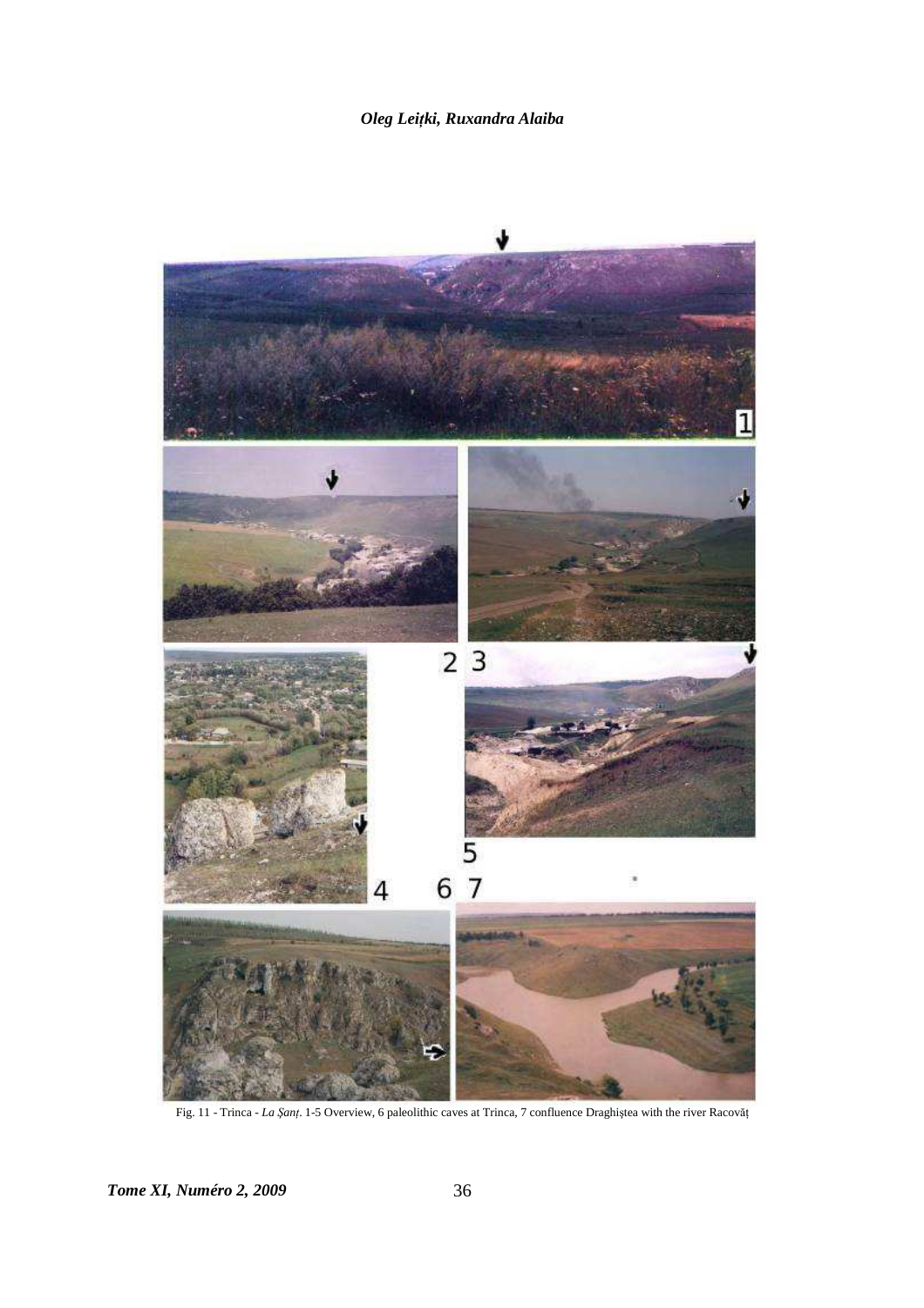Among the settlements of the same period, situated to the left and right of the Prut, those of Brânzeni III (V. I. Marchevici, 1980), Iaşi - Valea Lupului, Cucuteni  $B_{1-2}$  (M. Dinu, 1955), Cucuteni -*CetăŃuie* (R. Alaiba, 2004a), Gura Văii - *Silişte* (A. Nițu, C. Buzdugan, C. Eminovici, 1971), or Cârniceni  $- Pe$  *Holm II*(V. Chirica, A. Nitu, 1987, 1989), are the most important.

The figurines presented for the settlement of Trinca - *La ŞanŃ* were shaped, according to us, from the paste specific to the painted ceramics and with all their massiveness they were fully fired, probably in the same ovens the ceramic ware was fired. Their small number was added to the few tools and painted ceramic ware discovered down there. The analysis of the shapes and ornamentation of the painted ceramics led to the inclusion of the settlement in subphase Cucuteni  $B_2$ , of the cultural complex Cucuteni – Trypillia. Handle the wide bandwidth (Fig. 5/2), and small line on the edge (Fig. 4/4, 6), were characteristic to a later stage.

The anthropomorphic statuettes of phase Cucuteni B, of the settlement of Trinca - *La ŞanŃ*, as well as from other settlements of the period, have an elongated body, reason why they are most of the times fragmentary. During the religious ceremonies, some of them were probably broken, as specified by S. N. Bibikov (1962), as well as by V. I. Marchevici (1981), which explains their state of conservation. A. P. Pogoževa pointed out the same situation, in his synthesis of the anthropomorphic plastic art, where it is pointed that out of the 2000 published statuettes, only 5% are whole statuettes, as represented by the 103 items (A. P. Pogoževa, 1983). The zoomorphic statuettes of Mihoveni-Cahla Morii were subjected to the same ritual practices (P.-V. Batariuc, S. Haimovici, B. Niculică, 2003).

Analyzing the preserved inventory we could establish by means of graphs several percentages, in relation with the fine ceramic ware that was found, that sums up to about 1850 fragments, out of which 272 rims, 1438 walls and 137 bases. Out of these, 16 vessels painted in style  $\square$ , were noticed as slightly prevalent, in comparison to the 10 in style , to which there were added parts of 15 specific vessels for the ceramic ware of the Cucuteni C type (O. Levițki, R. Alaiba, 2008).

As for the specificity of shaping of the plastic art, as Vladimir Dumitrescu showed, the feminine statuettes in phase Cucuteni B were made according to a reviewed canon, rather different

from reality (1979), while there exists also a group of statuettes represented naturalistically, as indicated among others by the splendid items of Bilcze Złote and Kosziłowce, considered as differentiated form the primitive schematic style (K. Majewski 1948, cf. D. Monah, 1997). As pointed out by the archaeologist of Bucharest, the contemporary statuettes of the Gumelnita culture were less schematized, similar to the types available to the east of the Mediterranean and in Near East, unlike the bone plastics items extremely schematized of this civilization, in comparison to the Aegean models, made of marble (Vl. Dumitrescu, 1945).

#### **Thanks**

Thanks for Coralia Costaş, with National Museum Complex "Moldova", Iasi, for english translation work. cora\_costas@yahoo.com

#### **BIBLIOGRAPHY**

Alaiba R., 1995, *New settlements with painted pottery from the transition period from Copper Age to Bronze Age in the Prut and Nistru area*, Thraco-Dacica, Tome XVI, Number 1-2, p. 25-43.

Alaiba R., 2000, *Simboluri sacre ale culturilor pre- şi indo-europene cultul bourului (bovideelor). Simbolismul universal al mitologemului antic al Europei*, Thraco-Dacica, Tome XXI, Number 1-2, p. 295-308.

Alaiba R., 2002, *Categoria ceramicii Cucuteni de tip C*, *Drevnejšie Obščnosti zemledel'cev i skotovodov severnovo pričernomorija (v. tyc. do n. e. - V bek n.e.)*, Mejdunarodnoi Konferencii Tiraspol, 5-8 nojabrija 2002 g, Materialy III, Tiraspol, p. 63-65.

Alaiba R., 2004a, *Ceramica Cucuteni de tip* C descoperită în stațiunea Trinca - La Șanț, rai. *EdineŃ*, *Republica Moldova*, *Thracians and circumpontic World, Proceedings of the Ninth International Congress of Thracology*, Chişinău-Vadul lui Vodă, Tome I, p. 28-39.

Alaiba R., 2004b, *Ceramica de tip Cucuteni C, Ceramica variantei Monteoru, Perioada de tranziție de la eneolitic la epoca bronzului şi epoca bronzului timpuriu şi mijlociu*, in M. Petrescu-Dîmbovita, M. Văleanu, *Cucuteni -CetăŃuie. Săpăturile din anii 1961-1966. Monografie arheologică*, Bibliotheca Memoriae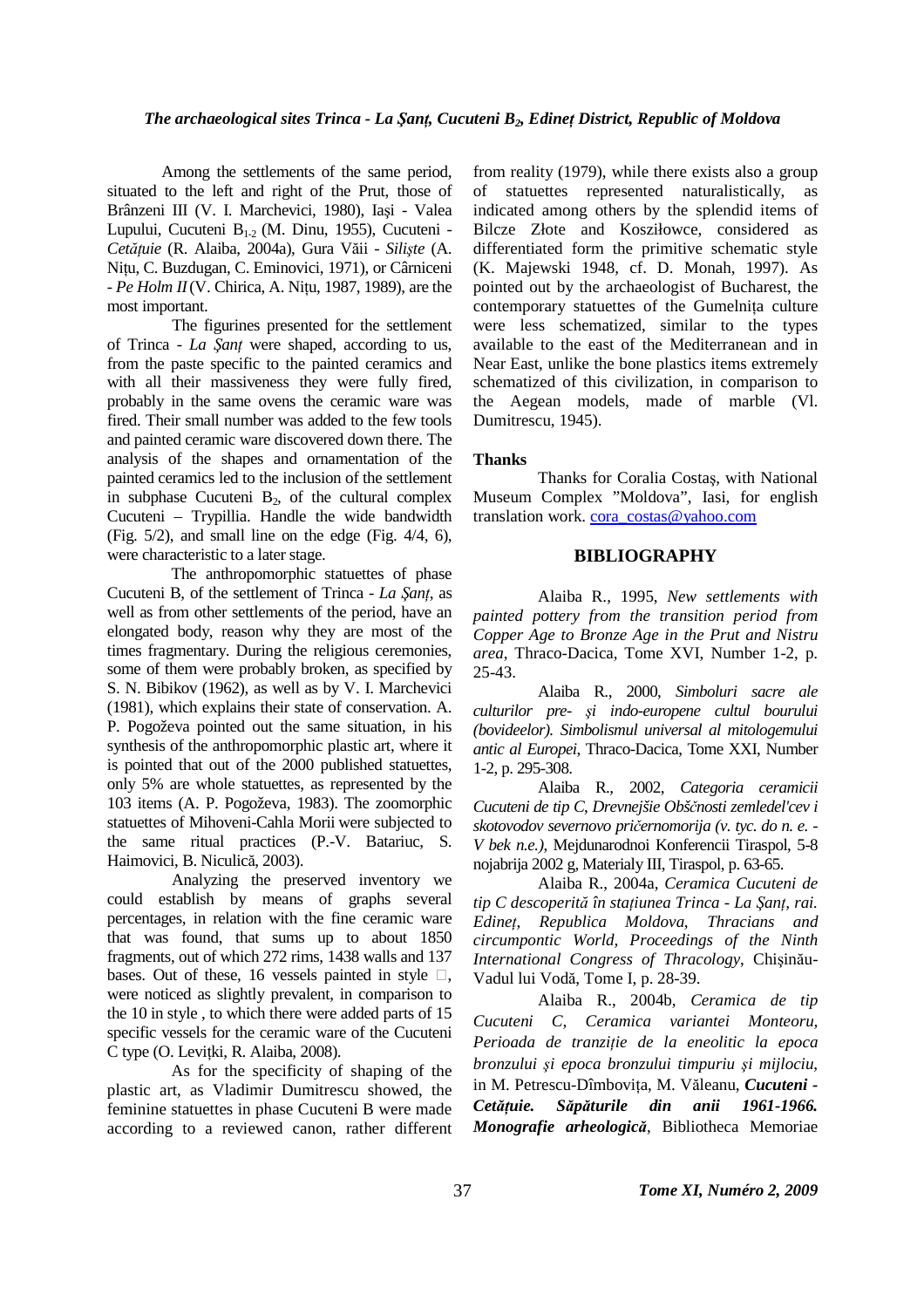Antiquitatis, Tome XIV, p. 229-244, fig. 225-244. ISBN 973 – 7777 – 01 - 8

Alaiba R., 2007, *Complexul cultural Cucuteni – Tripolie. Meşteşugul olăritului*, Junimea Publishing House. ISBN 978-973-37- 1197-1

Berlescu N., 1964, *Plastica cucuteniană*  $d$ *in vechile colecții ale Muzeului de istorie a Moldovei*, Arheologia Moldocvei, Tomes II-III, p. 47-104.

Bibikov S. N., 1962, *Iz istorii kamennych serpovna iugo-vostoki Evropy*, Sovetskaja archeologija, Tome 3, p. 3-24.

Chirica V., Nițu A., 1987, *Deux vases cucuténiens aux caractères anthropomorphes récemment découverts dans le dép de Iaşi*, La civilisation de Cucuteni en contexte européen. Session scientifique Iași-Piatra Neamț 1984, p. 289-290; see also 1989, *Două vase cucuteniene cu caractere antropomorfe recent descoperite*, Hierasus, Tomes VII-VIII, p. 23-26.

Cucoş Şt., 1993, *Complexele rituale cucuteniene de la Ghelăieşti, jud. NeamŃ*, *Studii şi cercetări de istorie veche şi arheologie*, Tome 44, Number 1, p. 59-80.

Dinu M., 1955, *Descoperirile arheologice*  de la Valea Lupului, Anuarul Științific al Universității Iaşi,Tome I, Number III, fasc. 1-2, p. 65-84.

Dumitrescu Vl., 1933, *Une nouvelle station à céramique peinte dans le Nord-Ouest de la Moldavie*, Dacia, Tomes III-IV (1927-1932), p. 88-114.

Dumitrescu Vl., 1945, *La station préhistorique de Traian (dép. de Neamț, Moldavie),* Dacia, Tomes IX-X (1941-1944), p. 11-114.

Dumitrescu Vl., 1979, *Arta culturii Cucuteni*, Bucureşti.

Hvoiko V. V., 1901, *Kamenyi vek Srednem Podneprovye*, Trudy XI, Arkheologija s'ezda v Kieve v 1899 g., Number 1, Moskva, p. 736-812.

Levițki O., 2006, *Necropola tumulară hallstattiană târzie – Trinca "Drumul Feteştilor"*, volume coordinated by Constantin Iconomu, editors Victor Spinei and Virgil Mihăilescu-Bârliba, Trinitas - Publishing House, Mitropolia Moldova and Bucovina, *Bibliotheca Archaeologica Moldaviae*.

Levițki O., Alaiba R., Bubulici V., Coban Gh. = Levițki et alii, 1999, Raport asupra  $i$ *nvestigațiilor arheologice din necropola tumulară Trinca - Drumul Feteştilor (I), aşezarea fortificată Trinca - La ŞanŃ (II), campania 1999 şi Trinca -* 

*Izvorul lui Luca (III), R. Edineț, R. Moldova,* Archive of Museum Archeology and Ethnography, Academy of Sciences, Republic of Moldova, Chişinău.

Levițki O., Alaiba R., 2008, Ceramica *pictată din etapa Cucuteni B2, descoperită la Trinca - La ŞanŃ, Raionul EdineŃ, Republica Moldova*, Carpica, Tome XXXVII, p. 176-193.

Levitki O., Alaiba R., 2009, *Anthropomorphic statuettes discovered in the settlement of Trinca - La Şanț, Carpica, Tome* XXXVIII.

Majewski K., 1948, *Chronologia i styl plastyki figuralnej zachodnio trypillskiej*, Archeologija, Kiev, Tome 2, p. 1-16.

Marchevici V. I., 1981, *Pozdne - Tripol'skie plemena Severnoj Moldavij*, Kišinev.

Marinescu-Bîlcu, S., 1974, *Cultura Precucuteni pe teritoriul României*, Biblioteca de arhelogie, Tome XXII, Bucureşti.

Monah D., 1997, *Plastica antropomorfă a culturii Cucuteni - Tripolie*, Bibliotheca Memoriae Antiquitatis, Piatra Neamț, Tome III. ISBN 973-9136-17-6

Nițu A., 1977, *Continuitatea ceramicii pictate între culturile Cucuteni – Tripolie şi Gorodsk-Usatovo*,Cercetări Istorice, Tome VIII, p. 145-212.

Nițu A., Buzdugan C., Eminovici C., 1971, *Descoperirile arheologice de la Gura Văii (municipiul Gh. Gheorghiu-Dej*, Carpica, Tome IV, p. 31-80.

Petrescu-Dîmbovița M., 1993, Quelques *considérations concernant la civilisation de Cucuteni en contexte est et sud-est européen*, Actes du XII Congrès International Sciences Préhistoriques et Protohistoriques, Bratislava 1991, Tome I, p. 548-551.

Petrescu-Dîmbovița M., Florescu M., Florescu A., 1999, *Truşeşti. Monografie arheologică*, Romanian Academy Publishing House, "Moldova" National Museum Complex, Iasi, Bucharest – Iasi. ISBN 973 – 27 – 0657 – 0.

Petrescu-Dîmbovița, M., Văleanu, M., 2004, *Cucuteni - Cetățuie. Săpăturile din anii 1961-1966. Monografie arheologică*, in collaboration with: Alaiba R., Alexianu M., Cotiugă V., Cotoi O., Cozma M., Haimovici S., Iconomu C., Lăcătuşu Al. C., Marian Al. C., Nicola D., Teodor S., Ursulescu N., Bibliotheca Memoriae Antiquitatis, Tome XIV. ISBN 973-7777-01-8.